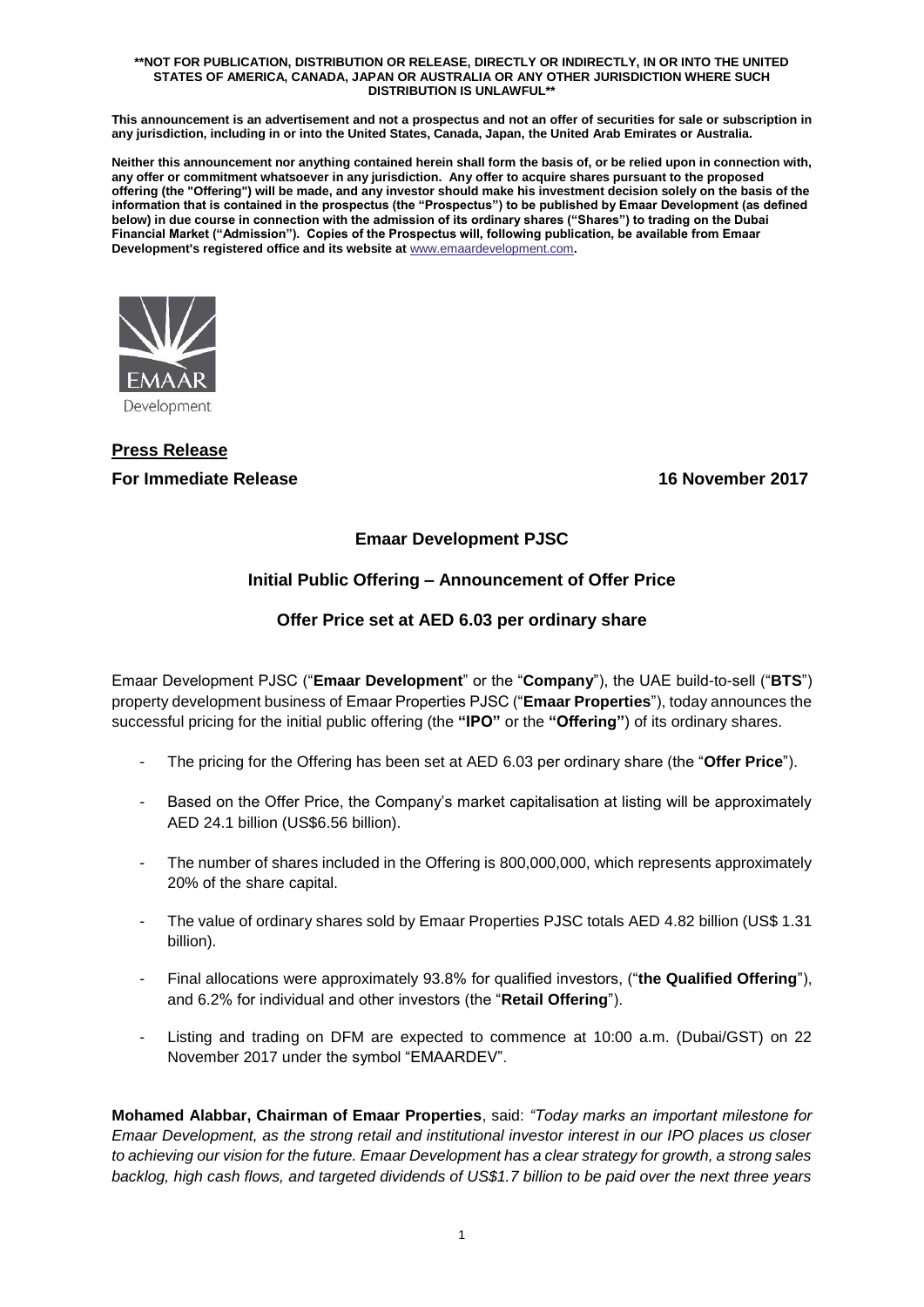*– indicating strong dividend yield, especially in comparison to our peer group. We are highly confident in the future of our group, and the benefits that this offering will create for shareholders."*

## **Recent developments**

In accordance with the SCA requirements in connection with the Global Offering, on 21 November 2017, the Company will publish an announcement (the "**Announcement**"), which will include the Company's gross debt balance, drawings under its debt facility, changes in share capital, in each case as of 20 November 2017, as well as total dividends paid to the Selling Shareholder and updated sales figure for the period from 1 October 2017 to 20 November 2017. In addition, the Announcement will include a statement from the Company that there have been no significant adverse changes to its business since 30 September 2017.

The amounts set forth below as at 13 November 2017, and those that will be set forth in the Announcement, have not been audited, reviewed, reported on or approved by the Company's independent auditor, Ernst & Young Middle East (Dubai Branch) ("**EY**"), or any other third party.

- *Gross Debt*: On 30 October 2017, the Company drew down AED 4.0 billion of its AED 4.8 billion murabaha facility and used the proceeds to pay a dividend of AED 3.9 billion (net of fees) to Emaar Properties. The undrawn balance is available for future drawdowns. The Company's gross debt balance as of 13 November is AED 4 billion. The Company does not expect its gross debt balance to materially change as at 20 November 2017.
- *Share Capital*: As of 13 November 2017, the Company's share capital was AED 4 billion. The Company does not expect its share capital to materially change as at 20 November 2017.
- *Sales*: Between 1 October and 13 November 2017, the Company had sales of AED 1.3 billion and it expects to continue to sell units in the normal course of business between 13 November and 20 November 2017.

In accordance with SCA requirements, the Company will also publish on or around 25 December 2017 a balance sheet of the Company as at 20 November 2017, derived from interim financial statements for the period ended 20 November 2017, which will have been reviewed by EY. Investors are therefore cautioned that results may differ from those reflected in the Announcement, including those presented above.

### **Allotment Notices and Refunds**

A notice to successful subscribers in the individual tranche will be sent by way of SMS advising that the applications were received and, if successful, that they will receive a share allocation. This will be followed by a notice sent by registered mail. Notification of the final allocation of the shares offered for sale, and the refund of surplus amounts and accrued interest (if any), following the closing of the subscription period and prior to the listing of the Company's shares shall be performed solely by, and processed through the method which the payment of the original application amount was made.

*For further information on the Emaar Development IPO, please visit the IPO microsite at:* [www.emaardevelopment.com](http://www.emaardevelopment.com/) *or contact (+971) 800 EDIPO. Investors can also visit:*  [www.dfm.ae](http://www.dfm.ae/) *or contact DFM's customer helpline on +971 4 305 5555.*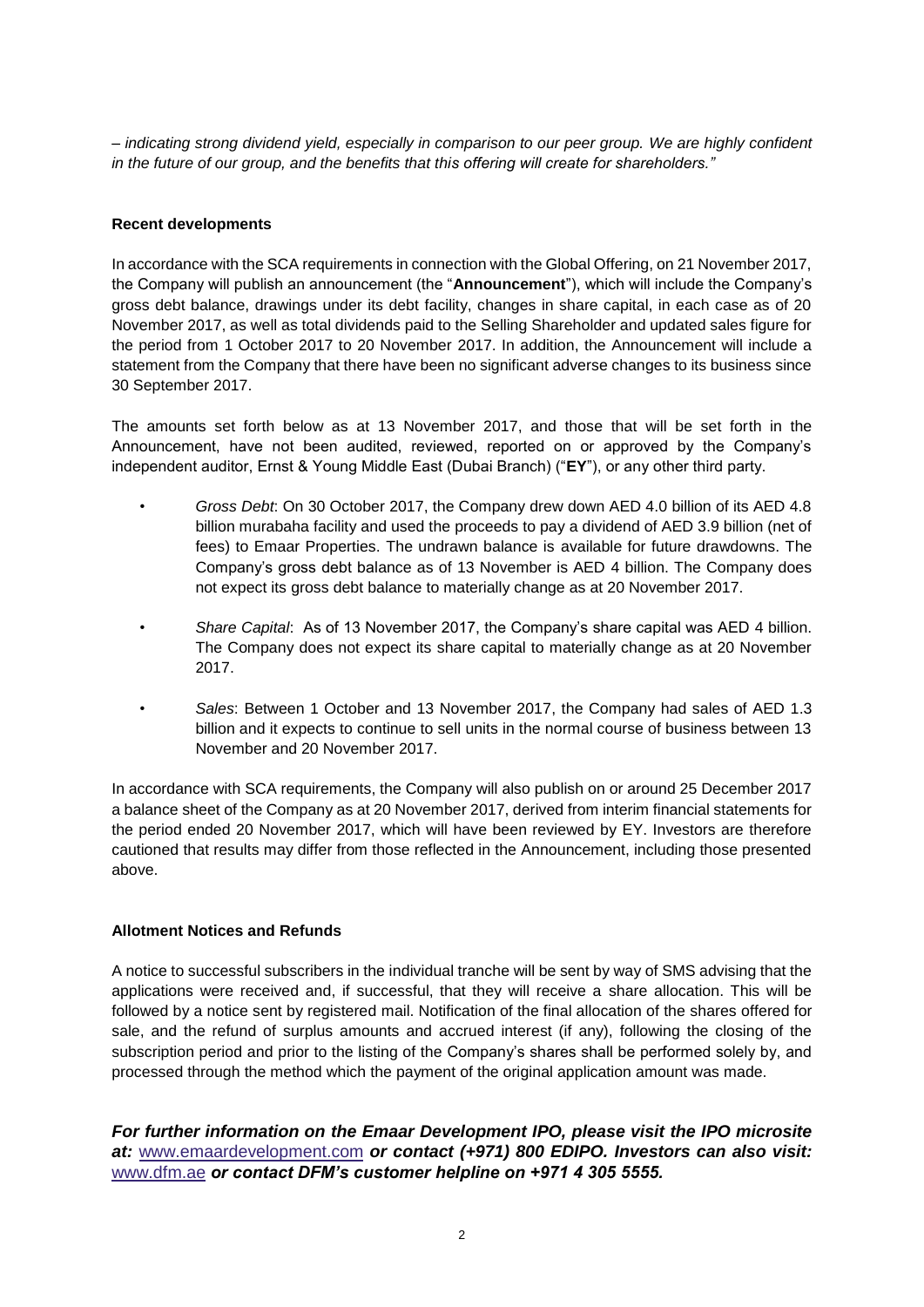BofA Merrill Lynch, EFG Hermes UAE Limited, Emirates NBD Capital, First Abu Dhabi Bank and Goldman Sachs International are the Joint Global Coordinators for the Offering. Emirates NBD and First Abu Dhabi Bank are the Lead Receiving Banks. Rothschild is acting as Financial Advisor on the Offering.

**- End -**

#### **Notes on Emaar Development:**

Emaar Development is the leading developer of residential and commercial build-to-sell ("**BTS**") assets in the UAE. The Company is behind iconic freehold master-planned communities in Dubai including Emirates Living, Downtown Dubai, Dubai Marina and Arabian Ranches, and has delivered over 34,500 residential units since 2002. The Company plans to launch approximately 50,400 units over the next 5 years with an average annual unit sales target of 10,000 units and a targeted overall gross profit margin of 40%, in line with its historical track record.

The Company has a sales backlog of AED 41 billion<sup>1</sup>, and is a high cash flow generating business, with an expected cash flow from its sales backlog of approximately AED 18 billion**<sup>2</sup>** over the next 4 years as projects complete.

Emaar Development is targeting the distribution of aggregate dividends of no less than US\$1.7 billion, to be paid with respect to the next three financial years ending 31 December 2020. The Company intends to declare these dividends in relatively equal amounts for each of the three years.

For the dividend declared with respect to the 2018 financial year, the Company intends to pay a portion in the third quarter of 2018 as an interim dividend, with the remainder expected to be paid in the second quarter of 2019. Dividends declared in respect of the 2019 and 2020 financial years are expected to be paid in the second quarter of the following year, after the relevant annual general meeting. Thereafter, the Company expects annual dividend payments to increase further due to lower leverage and higher expected cash flows from operations.

For more information, please visit [www.emaardevelopment.com.](http://www.emaardevelopment.com/)

#### **For enquiries:**

 $\overline{a}$ 

| <b>Emaar Properties</b>                                   |                                                   |
|-----------------------------------------------------------|---------------------------------------------------|
| <b>Emaar Properties</b>                                   | $(+971)$ (0) 4 438 4070 / $(+971)$ (0) 4 362 7466 |
| Abhay Singhvi (English)                                   |                                                   |
| Karim Farouk (Arabic)                                     |                                                   |
| Select Joint Global Coordinators and Lead Receiving Banks |                                                   |
| <b>EFG Hermes UAE Limited</b>                             | $(+971)$ (0) 4 306 9449                           |

<sup>1</sup> Sales value of residential units sold but not yet recognised as revenue under IFRS and includes the Company's non-consolidated joint ventures as of 30 September 2017.

<sup>&</sup>lt;sup>2</sup> Includes AED 2 billion in pre-funded construction costs.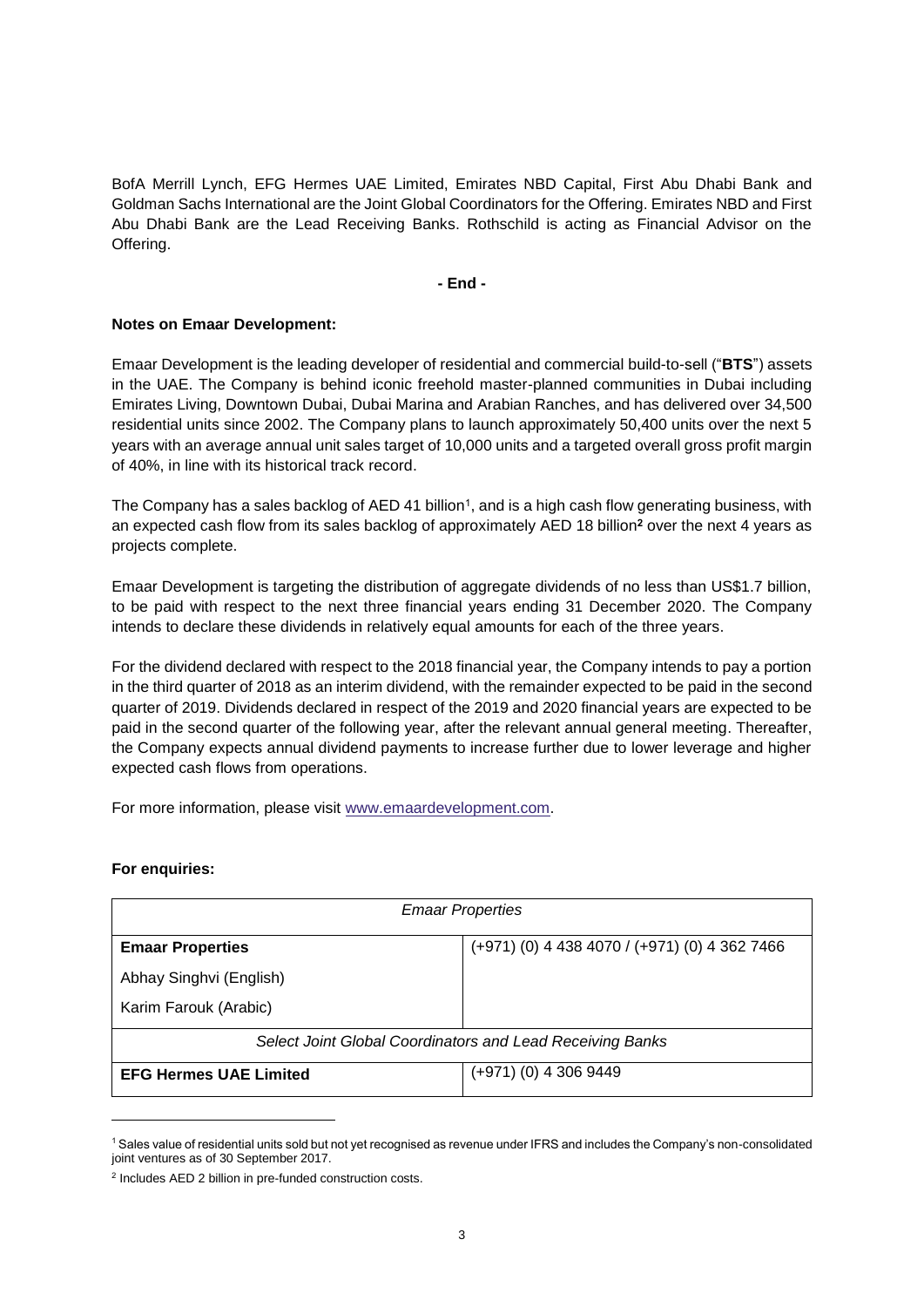| Maged El Ayouti                      |                         |
|--------------------------------------|-------------------------|
| Mohamed Aly                          |                         |
| Hatem Adnan                          |                         |
| <b>Emirates NBD Capital</b>          | $(+971)$ (0) 4 303 2800 |
| Asar Mashkoor                        |                         |
| <b>Prasad Chari</b>                  |                         |
| First Abu Dhabi Bank                 | $(+971)$ (0) 2 410 5880 |
| <b>Chris Baines</b>                  |                         |
| For Media Enquiries                  |                         |
| <b>Brunswick Group</b>               | $(+971)$ (0) 4 560 9600 |
| Rupert Young / James Allan (English) |                         |
| Shady Abdel Hamid (Arabic)           |                         |

The contents of this announcement have been prepared by and are the sole responsibility of the Company.

The information contained in this announcement is for background purposes only and does not purport to be full or complete. This document is not an offer of Shares for sale or a solicitation of an offer to purchase Shares in the United Arab Emirates (the "**UAE**"), the Dubai International Finance Centre (the "**DIFC**") and/or elsewhere. No reliance may be placed by any person for any purpose on the information contained in this announcement or its accuracy, fairness or completeness.

This announcement is not for publication or distribution, directly or indirectly, in or into the United States. The distribution of this announcement may be restricted by law in certain jurisdictions and persons into whose possession any document or other information referred to herein comes should inform themselves about and observe any such restriction. Any failure to comply with these restrictions may constitute a violation of the securities laws of any such jurisdiction.

This announcement does not contain or constitute an offer of, or the solicitation of an offer to buy, Shares to any person in the United States, Australia, Canada or Japan or in any jurisdiction to whom or in which such offer or solicitation is unlawful. Shares referred to herein may not be offered or sold in the United States unless registered under the US Securities Act of 1933, as amended (the "**Securities Act**") or offered in a transaction exempt from, or not subject to, the registration requirements of the Securities Act and in compliance with applicable state law. The offer and sale of Shares referred to herein has not been and will not be registered under the Securities Act or under the applicable securities laws of Australia, Canada or Japan. Subject to certain exceptions, the Shares referred to herein may not be offered or sold in Australia, Canada or Japan or to, or for the account or benefit of, any national, resident or citizen of Australia, Canada or Japan. There will be no public offer of Shares in the United States or any other jurisdiction other than the UAE. Any Shares sold in the United States will be sold only to qualified institutional buyers (as defined in Rule 144A under the Securities Act) in reliance on Rule 144A.

This announcement does not contain or constitute a financial promotion, offer, sale or delivery of shares or other securities under DIFC Markets Law (DIFC Law No. 12 of 2004), as amended or under the Markets Rules of the Dubai Financial Services Authority.

In member states of the European Economic Area ("**EEA**") (each, a "**Relevant Member State**"), this announcement and any offer if made subsequently is directed only at persons who are "qualified investors" within the meaning of the Prospectus Directive ("**Qualified Investors**"). For these purposes, the expression "Prospectus Directive" means Directive 2003/71/EC (and amendments thereto, including the 2010 PD Amending Directive, to the extent implemented in a Relevant Member State), and includes any relevant implementing measure in the Relevant Member State and the expression "2010 PD Amending Directive" means Directive 2010/73/EU. In the United Kingdom this announcement is directed exclusively at Qualified Investors (i) who have professional experience in matters relating to investments falling within Article 19(5) of the Financial Services and Markets Act 2000 (Financial Promotion) Order 2005, as amended (the "**Order**") or (ii) who fall within Article 49(2)(A) to (D) of the Order, and (iii) to whom it may otherwise lawfully be communicated, and any investment activity to which it relates will only be engaged in with such persons and it should not be relied on by anyone other than such persons.

This announcement may include statements that are, or may be deemed to be, "forward-looking statements". These forwardlooking statements may be identified by the use of forward-looking terminology, including the terms "believes", "estimates", "plans", "projects", "anticipates", "expects", "intends", "may", "will" or "should" or, in each case, their negative or other variations